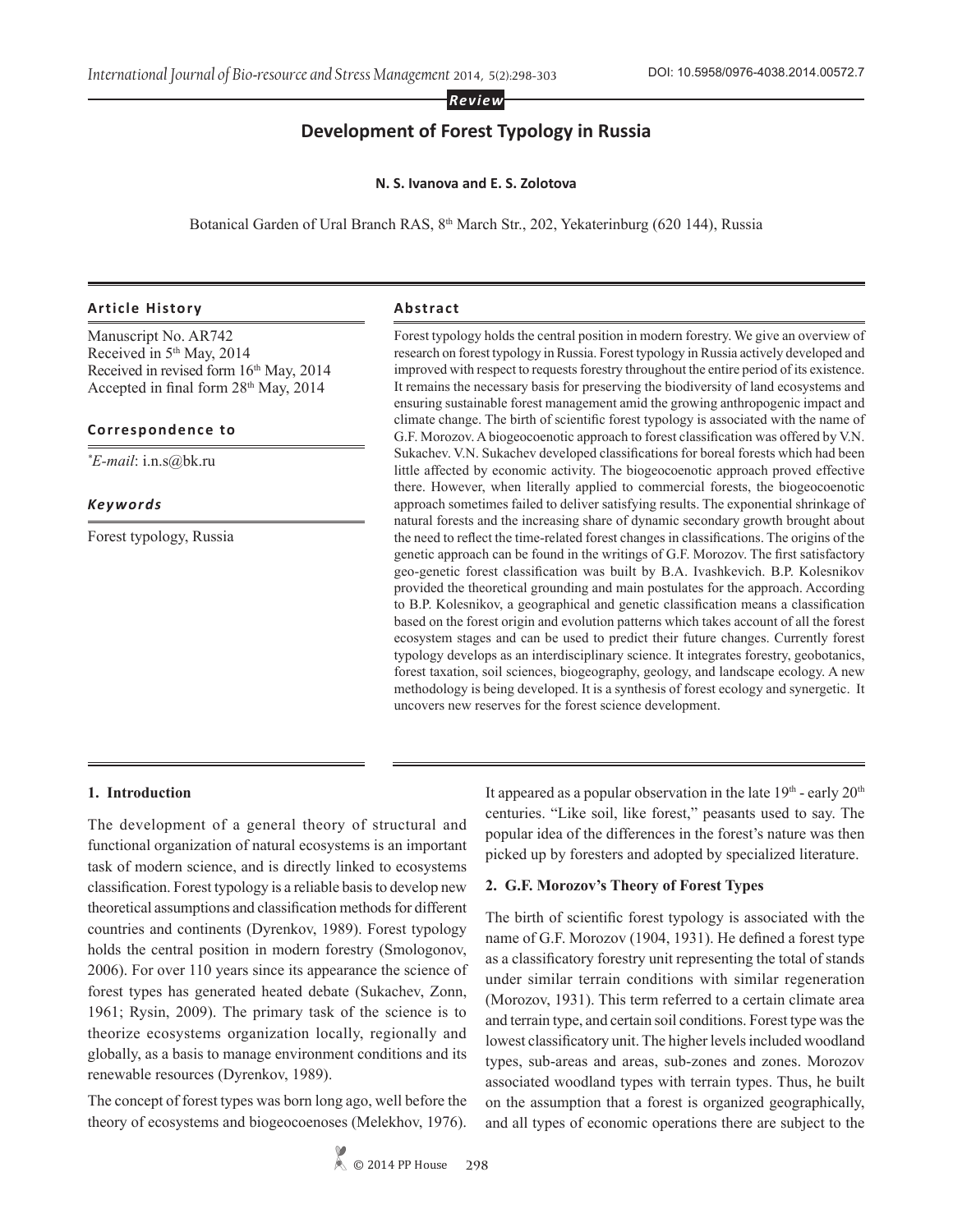'geographical element'. This was summarized in a well-known saying 'forest is a geographical phenomenon, and forestry is a geographical trade'. The scientist made an attempt at outlining a system of forest classification units. It was connected with the need in forestry zoning of the country (forest type - woodland type - forestry area - forestry zone) and development of geographical forestry systems.

Later in his professional life, Morozov developed a much wider understanding of forest types. He listed the following main factors determining forest types:

- a. Timber species characteristics
- b. Geographical environment: climate, soil, terrain

c. Biosocial relationships: between a forest's plants, between plants and environment, between plants and fauna

- d. Historico-geographical factors
- e. Anthropogenic factor

Considering the matter of successions, Morozov formulated the notion that a forest is a "historical phenomenon", emphasizing the dynamism of all the events there. That he pointed out should be taken into account in forest classification. A decade later, B.A. Ivashkevich (1915, 1933) used this idea for development a geo-genetic classification of forest types (Kolesnikov, 1970).

#### **2. B. N. Sukachev's Theory of Forest Types**

A biogeocoenotic approach to forest classification was offered by V.N. Sukachev (1947). A forest type is the elementary (lowest-level) classificatory unit of forest cover. Forest type unifies plots (separate forest ecosystems) homogenous in the stand composition, characteristics of other storeys, fauna, site characteristics (climate, soil, hydrology), relationships between plants and environment, regeneration, and direction of successions. It then follows that forests of the same type require the same forestry activities (Sukachev, Zonn, 1961).

Forest classification principles were built upon the assumption that each formation within a climatic zone must be supplied with a soil-plant community diagram. Forest type groups are bound to soil conditions. Each group comprises of forest types. One type considered basic, the most typical of the group. The other types in the group are adjacent. That gives us soil-plant community series. Each series represents the change of direct environment factors: humidity, soil richness, etc. The name of a forest type is determined by the prevalent timber species and one other characteristic feature, e.g. the dominating grass or moss. The name is a pure convention. Soil-plant community series reveal, if only hypothetically, the direction of successions.

V. N. Sukachev developed classifications for boreal forests which had been little affected by economic activity at the time. The biogeocoenotic approach proved effective there. Moreover, it allowed to eliminate of some differences between the then existing forest typology schools. However, when literally applied to commercial forests, the biogeocoenotic approach sometimes failed to deliver satisfying results.

### **3. Pogrebnyak's Theory of Forest Typology**

Environmental forestry approach to forest classification was developed by P.S. Pogrebnyak (Pogrebnyak, 1955). He built a practical grid of soil habitats - edatopes - taking account of the soil humidity and fertility. The grid consisted of 6 moisture grades and 4 fertility grades, using vegetation as the indicator. On the edaphic grid the natural areas of indicator plants and timber species can be shown. The notion of soil fertility has no exact content. Edatopes cannot be objectively defined, let alone measured.

P.S. Pogrebnyak refers to types of growing conditions and some reference (primary) types, instead of actual forests. The classification fails to make allowance for area geography or climate zones. Nevertheless, with all the faults the classification has become standard, especially in forest-steppe areas of Russia, Ukraine and Belarus.

#### **4. Geo-genetic (Geodynamical) Typology of Forest**

The exponential shrinkage of natural forests and the increasing share of dynamic secondary vegetation brought about the need to reflect the time-related forest changes in classifications.

The origins of the genetic approach can be found in the writings of G.F. Morozov (1904, 1931). Well-known are the works of V.N. Sukachev (1944) on endogenous and exogenous regenerations, successions and demutations. The first satisfactory geo-genetic forest classification was built by B.A. Ivashkevich (1915, 1933). He regarded a forest type as a union of many stand types which represent links of a long chain of metamorphoses under particular growing conditions. According to B.A. Ivashkevich, a forest type is characterized by growing conditions, a dominating tree species and individual features of the forest development (Ivashkevich, 1933). B.P. Kolesnikov provided the theoretical grounding and main postulates for the approach (1956). Taking from the ideas of G.F. Morozov, V.N. Sukachev, and from the concept of dynamism introduced to forest typology by B.A. Ivashkevich he developed a sophisticated theory which soon attracted many supporters in Russia and her neighboring states.

According to B.P. Kolesnikov, a geographical and genetic classification means a classification based on the forest origin and evolution patterns which takes account of all the forest ecosystem stages and can be used to predict their future changes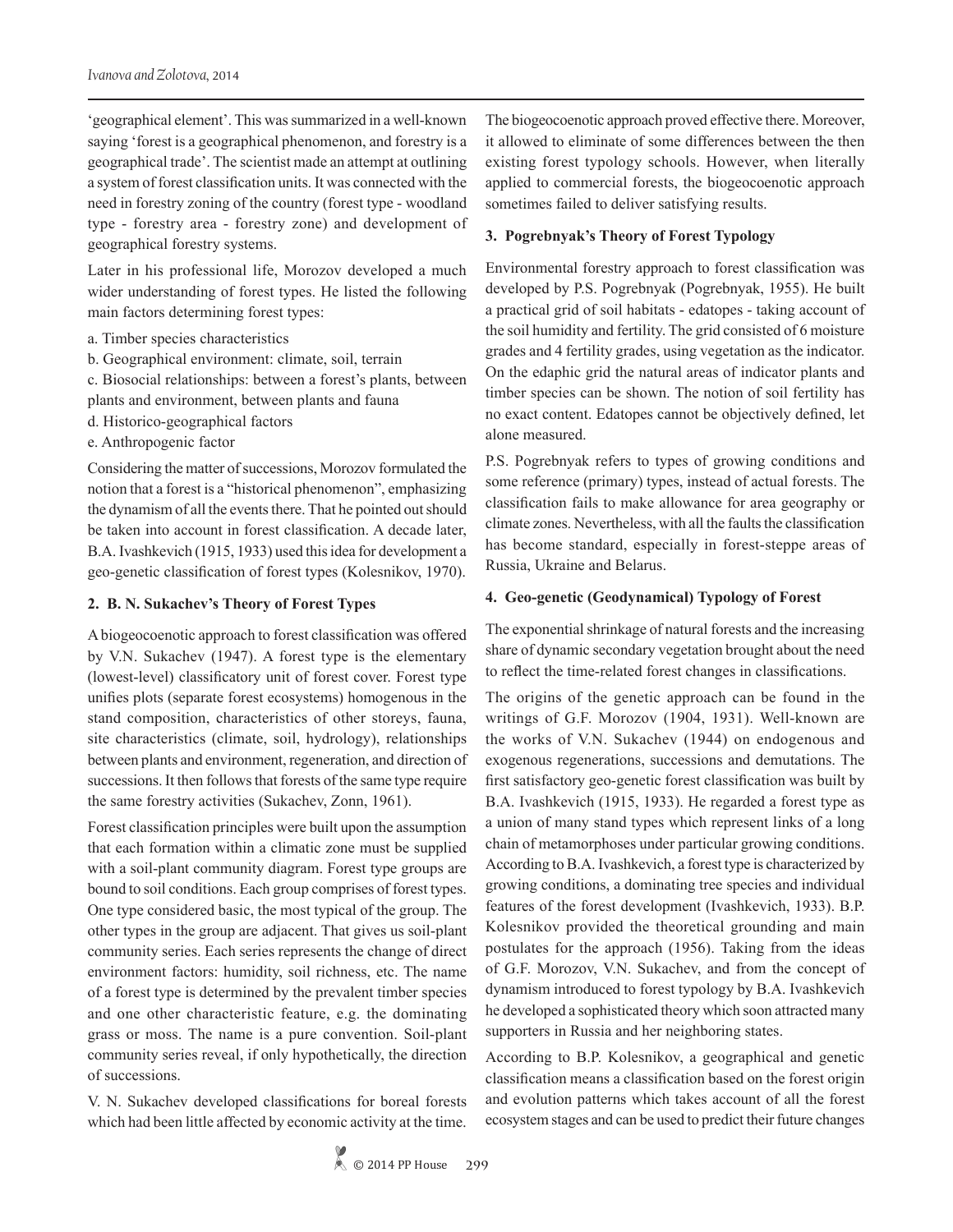(Kolesnikov, 1958). A forest type-the basic classification unit-refers to all forests (ecosystems) sharing a certain stage of regeneration or age succession, and together forming succession series which reflect the process of forest formation, regeneration and succession. Such series of elementary biogeocoenoses ("forest types" according to V.N. Sukachev, or "tree stratum types" according to B.P. Kolesnikov) are unified by more stable parameters or features characteristic of certain forest areas. B.P. Kolesnikov lists the following parameters: the dominant tree species and associated species, the land form and dominant species yield (Kolesnikov, 1961).

The geographical principle formulated by G.F. Morozov is to be relied upon when building a geo-genetic classification. Practical typology schemes must take account of the particularities of actual local conditions. They must be based on universal principles and at the same time be area-specific (Kolesnikov, 1970). A relief position is the leading characteristic in identifying the type of forest site, accompanied by hydrological regime and soil covering. The full characteristics of taxons are represented in classification tables. Taxonomic units of forest cover are always given with a site type index - a three-digit number defining the position of an area in space, its ecological address. In genetic classification, vegetation of subordinate layers plays a supplementary part while still being an important indicator of site conditions. A forest type name comprises of the traditional binary name supplemented by a relief feature and a three-digit index of site conditions. This allows for separate typology and mathematic analysis of forest types which have counterparts in different altitudinal belts and subzones (Smologonov, 1998).

A typological classification must reflect two kinds of changes: differentiation of site conditions and similar differentiation of forest growing in the same site conditions. These classifications are interrelated (Smologonov, 1998). For full account of geographical principle an alphanumeric notation system was invented. It attributes a forest type to a certain zone, subzone, province, altitudinal belt, edaphic and hydrologic complex of site conditions of various levels (class, group, or type). Unlike ecologic and floristic classification, genetic typology provides an exact "address" (geographical and ecotopic) for each forest type. The symbol system is adapted for computer processing; a researcher can single out and systemize data for any combination of taxons, including combinations from any hierarchical tiers.

Genetic classification schemes use the concept of altitudinal, zonal/subzonal, orographic, geomorphic, ecologic, and phytocoenotic counterparts. This solves a major problem of forest typology - grasping environment-specific features of the universal forest formation process. Classification and studying of forest cover based on genetic typology lay the ground for the development of forest formation management systems (Smologonov, 1998). Forest types as regarded by B.P. Kolesnikov are close to development types offered by Aichinger (Aichinger, 1967, 1973) and Leibundgut (Leibundgut, 1978, 1982).

Particular rational systems of forestry measures developed to forest types (or groups). Timely application of the latter can achieve the potential productivity of forests, and enables management of the forest formation process (Kolesnikov, 1974). Thus, genetic approach to forest classification carries a tool for predicting the future of forests and forest resources, for modeling forests of the future (Kolesnikov, 1974).

I.S. Melekhov used the base of geographical and genetic classification to develop a dynamic classification when studying cut-over and burned areas in 1959. It studies changes of forests caused by anthropogenic factors in the form of cuttings, drainings, fires, etc. (Melekhov, 1976).

## **5. Contemporary Forest Typology in Russia**

Today's growing scale of economic, environmental and social conditions, recognition of forests' environmental role in biosphere changes, and the necessity to adhere to sustainable growth of regions have generated urgent need in further development of geo-genetic forest typology. It has the potential to serve a solid base for sustainable forest utilization, maintaining and recovery of vital nature resources. Forest typology develops as an interdisciplinary science. It integrates forestry, geobotanics, forest taxation, soil sciences, biogeography, geology, and landscape ecology.

Many modern modifications of the biogeocoenotic approach to forest classifications begin to reflect time-related changes of forest biogeocoenoses and natural conditions. This places them close to geo-genetic typology (Smologonov, 1990).

Genetic typology continues to improve. Based on it are regional classifications for many regions of Russia. Studies of E.P. Smologonov (1990), S.A. Dyrenkov (1989), S.N. Sannikov (1992, 1997, 2009), E.M. Filroze (1983), V.F. Tsvetkov (2009), V.N. Sedykh (2009), N.G. Ulanova (2007) have provided a solid base for the development of approached and methods of quantitative modeling of forest vegetation successtions.

The geo-genetic classification of South Urals forests was developed by E.M. Filrose (1983), G.V. Andreyev (1998) and N.S. Ivanova (2000, 2012). N.S. Ivanova's long-term research in the low hills of South Urals yielded quantitative data on forest succession dynamics after clear fellings. The scientist analyzed conjugacy of dynamics in forest layers and individual species in the succession series (Ivanova, 2000, 2012; Ivanova,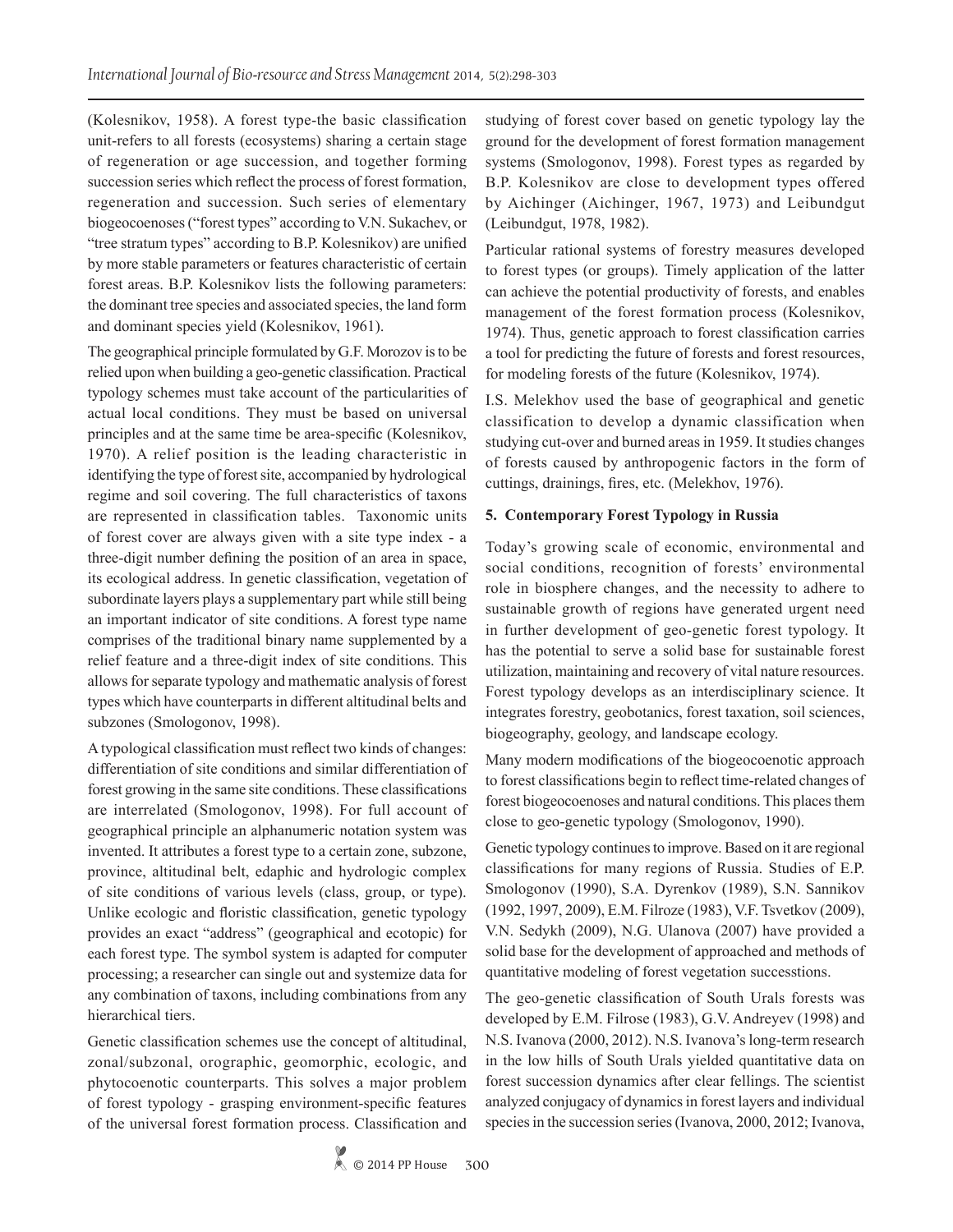2014). It was found, that succession dynamic trend are not uniform for the stand or subordinate layers. Within a single natural forest, a whole range of alternative succession series are formed - spruce, fir, birch, and aspen forests (short-term, longterm, and stable-term secondary) (Figure 1). The dynamics of the stand and subordinate layers differ in the succession series, with the differences remaining for a considerable time period (Ivanova, 2012).

B.P. Kolesnikov and his colleagues (Kolesnikov et al., 1973) published a fundamental work on typology of the Sverdlovsk region forests which is still used both for scientific purposes and in forestry in the region. However, differences in the composition of plants and soils in different forest types, especially in sub-mountain and mountain areas remained little studied until very recently. This lacuna has been filled by E.S. Zolotova and N.S. Ivanova (Ivanova, Zolotova, 2013a, 2013b) who carried out a complex research of the characteristics of plants and soils in 12 forest types and 11 types of cuttings in hills and submountains of the Zauralye province (Mid-Urals). A database was created with data on plant structure and physical and chemical characteristics of natural forests and clear fellings within a unified topo-ecological profile. The scientists have found that each forest type and cutting type has its unique vegetation structure and dynamics, as well as unique patterns



a: natural spruce forests; b: after-cutting spruce and fir forests; c: short-term secondary 60-120-year-old birch forests; d: short-term secondary 5-20-year-old birch forests; e: short-term secondary 30-40-year-old birch forests; l: long-term secondary 5-100-year-old birch forests; g: stable-term secondary 5-100 year-old aspen forests

Figure 1: Differentiation of forest vegetation (in PCA axes) after clear-cuttings in the ecotope (lower parts of smooth drained slopes with deep brown mountain forest soils) in the Southern Ural mountains

of soil evolution within soil profiles (Zolotova, 2013). Using cluster analysis (Figure 2) it was found that based on the physical and chemical characteristics of their soil, horizons BC can be united by their succession status (forest - cutting) into compact clusters, and horizons А1 by their forest types into loose clusters. (Zolotova, 2013).

Currently, a new methodology is being developed - a synthesis of geo-genetic forest typology and synergetics. It uncovers new reserves for the forest science development (Ivanova et al., 2011, Ivanova et al., 2013). Thus, for example, the use of systems of dependent differential equations allowed to obtain quantitative characterization of forest succession dynamics. The scientists identified dynamic parameters of ecosystems (typical dynamic periods, and time needed for a full recovery of initial structure) as well as the character and degree of interdependence between individual subsystems. They also estimated the sustainability of ecosystems development and make predictions (Ivanova, 2014; Ivanova et al., 2013). The complex research of the South Urals forest structure and dynamics has allowed the researchers to build a mathematic model of the forest formation on felling sites and leverage the synergy of mathematic catastrophism and forest ecology to quantitatively predict forest state and dynamics. Objective quantitative methods have been developed for evaluating stability of successions, enabling substantiated forecasting of the state of objects described (Ivanova, Zolotova, 2013b).



I and II clusters: horizons ВС of soils of the cuttings and forests regardless of typological affiliation; III: the horizons A1 of soil of forests and cutting of smallgrassy and grassy forest types; IV: the mixed cluster, mainly the horizons BC of soils of cuttings of variousgrassy and tallgrassy forest types

Figure 2: Cluster analysis of the physical and chemical properties of the horizons A1 and BC of the soils of the conditional indigenous forests and cuttings in the Middle Urals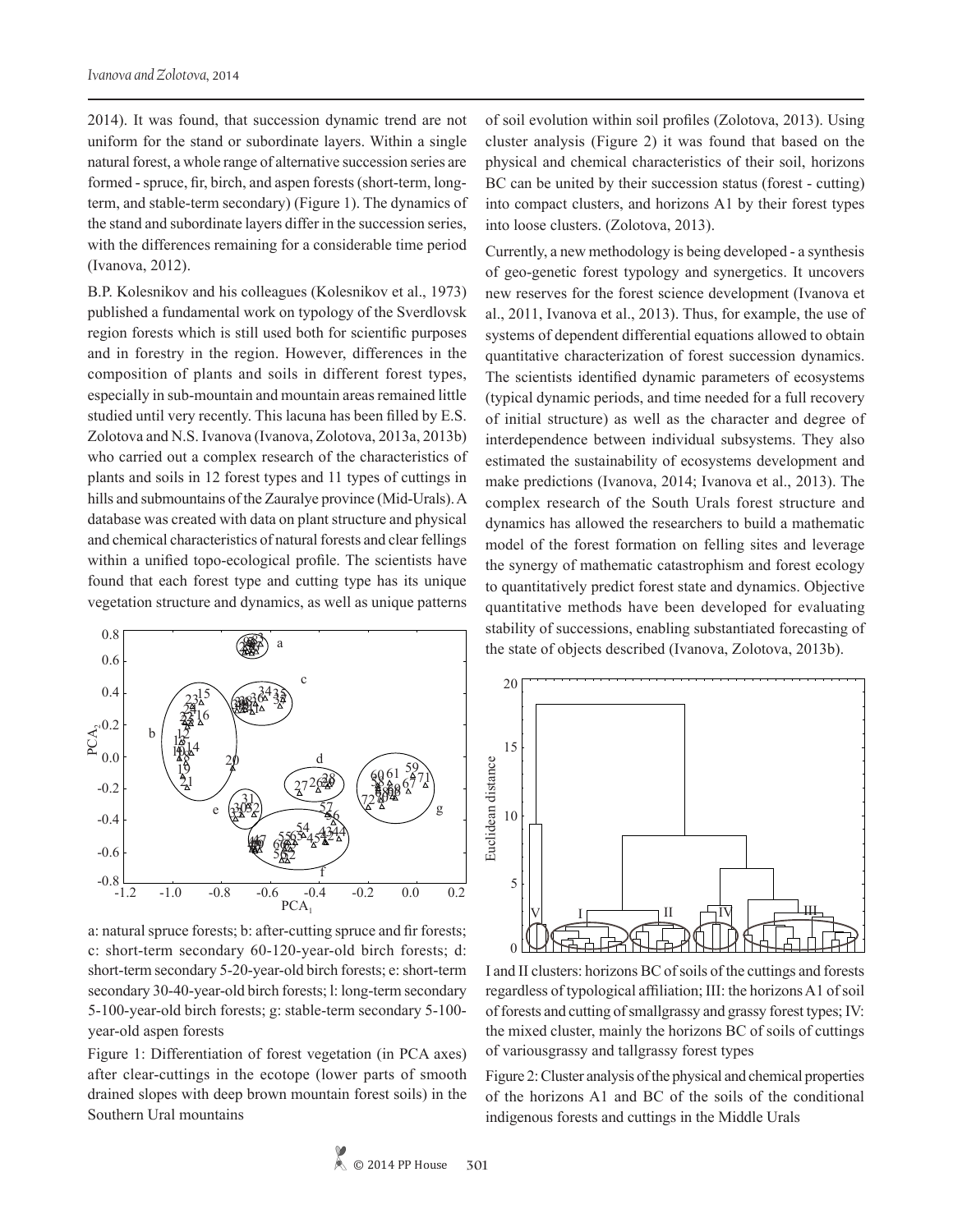## **6. Conclusion**

Thus, forest typology in Russia actively developed and improved with respect to requests forestry throughout the entire period of its existence. It remains the necessary basis for preserving the biodiversity of land ecosystems and ensuring sustainable forest management amid the growing anthropogenic impact and climate change.

## **7. References**

- Aichinger, E., 1967. Pflanzen als forstlichen Standortszeiger. Wien, 367.
- Aichinger, E., 1973. Pflanzensoziologie und ihre Auswertung in der Forstwirtschaft der Ostalpen. Carinthia II, 163/83, 43-80.
- Andreev, G.V., 1998. Analysis of the Typological Structure of the Forest Lands within the Southern Ural Province of South Taiga and Mixed Forests. Contemporary Issues of the Population, Historical and Applied Ecology: Conference Materials. Ekaterinburg: Ekaterinburg Publishing House, 231-232*.*
- Dyrenkov, S.A., 1989. To the creation of land ecosystem classification: summarizing the cross-disciplinary approach. Dynamic forest typology (Dinamicheskaya tipologiya lesa). Moscow: Agropromizdat, 4-14.
- Filroze, E.M., 1983. The scheme of genetic classification of the South Urals forests. Geo-ecologic and genetic principles of forest science (Ekologo-geograficheskiye I geneticheskiye prontsipy izucheniya lesov). Sverdlovsk: UNTs AN SSSR (Student Research Center of USSR AS), 53-59.
- Ivanova, N.S., 2000. Classification methods of the Southern Urals mountain forests, Forestry (Lesovedenie). 4, 16- 21.
- Ivanova, N.S., 2012. Forests types of the Western low mountains of the Southern Urals. News of the Samara scientific center of the Russian Academy of Sciences (Izvestiya Samarskogo nauchnogo tsentra RAN).1, 1020-1023.
- Ivanova, N.S., 2014. Recovery of Tree Stand after Clear-Cutting in the Ural Mountains. International Journal of Bio-Resource and Stress Management. 5(1), 090-092
- Ivanova, N.S., 2014. Studio di coniugio dinamiche di eta riduttive dello stand e gli strati subordinati in breviderivati betulla Urali meridionali. Italian Science Review. 1(10), 218-221. Available from: http://www.ias-journal.org/ archive/2014/january/IvanovaNS.pdf.
- Ivanova, N.S., Bystraj, G.P., Оhotnikov, S.A., Zolotova, E.S., 2011. Model of forests age-restoration in the Zauralsky hilly piedmont province. Modern problems of education and science (Sovremennye problemy

nauki i obrazovaniya). 4. Available from www.scienceeducation.ru/98-4754

- Ivanova, N.S., Zolotova, E.S., 2013a. Biodiversity of the natural forests in the Zauralsky hilly piedmont province. Modern problems of education and science (Sovremenniye problemy nauki i obrazovanija). 1. Available from http:// www.science-education.ru/107-8563.
- Ivanova, N.S., Zolotova, E.S., 2013b. Model of forest restoration. Population Dynamics: Analysis, Modelling, Forecast. 2, 50-60.
- Ivanova, N.S., Zolotova, E.S., Petrova, I.V., 2013. Nuovo approccio interdisciplinare allo studio degli ecosistemiforestali. Italian Science Review*.* 9, 97-100. Available from: http://www.ias-journal.org/archive/2013/ december/Ivanova-Zolotova.pdf
- Ivashkevich, B.A., 1915. Manchzhursky, Description of Eastern Forest Concession and Operations Plan of Chinese Eastern Railway (Opisaniye Vostochnoy lesnoy kontsessii KVZhD i plan hozyaystva na ney). Harbin.1, 503.
- Ivashkevich, B.A., 1933. Far East Forests and their industrial future. Moscow, Khabarovsk: OGIZ, Dalgiz, 169.
- Kolesnikov, B.P., 1956. Cedar Forests of Far East, Moscow, Leningrad: Publishing office of AN USSR (Izdatelstvo AN SSSR), 264.
- Kolesnikov, B.P., 1958. The state of Soviet forest typology and issues of genetic classification of forest types. Izvestiya of SO AN SSSR. 2, 109-122.
- Kolesnikov, B.P., 1961. Genetic classification of forest types and its problems in the Urals, Issues of Plant Classification (Voprosy klassifikatsii rastitelnosti). Sverdlovsk, 47-59.
- Kolesnikov, B.P., 1970. G.F. Morozov-pioneer of silvology and основоположник лесоведения и theoretical forestry. Forest formation processes in the Urals (Lesoobrazovatelniye protsessy na Urale), collected works of Institute of Plant and Animal Ecology. Sverdlovsk. 67, 5-14.
- Kolesnikov, B.P., 1974. Genetic phase in forest typology and its tasks. Sylvology (Lesovedeniye). 2, 3-20.
- Leibundgut, H., 1978. Uber die Dynamik europaischer. H. Leibundgut. Urwalder. Allg. Forst. Z. 33, 686-690.
- Leibundgut, H., 1982. Europaischer Walder der Bergstufe. H. Leibundgut. Bern: Haupt, 254.
- Melekhov, I.S., 1976. Forest Typology. Moscow: Lesnaya Promyshlennost, 73.
- Morozov, G.F., 1904. On types of plants and their purpose in forest management. Lesnoy Zhurnal. 1, 14-94.
- Morozov, G.F., 1931. The theory of forest stand types. Moscow, Leningrad: Selkolkhozgiz, 421.